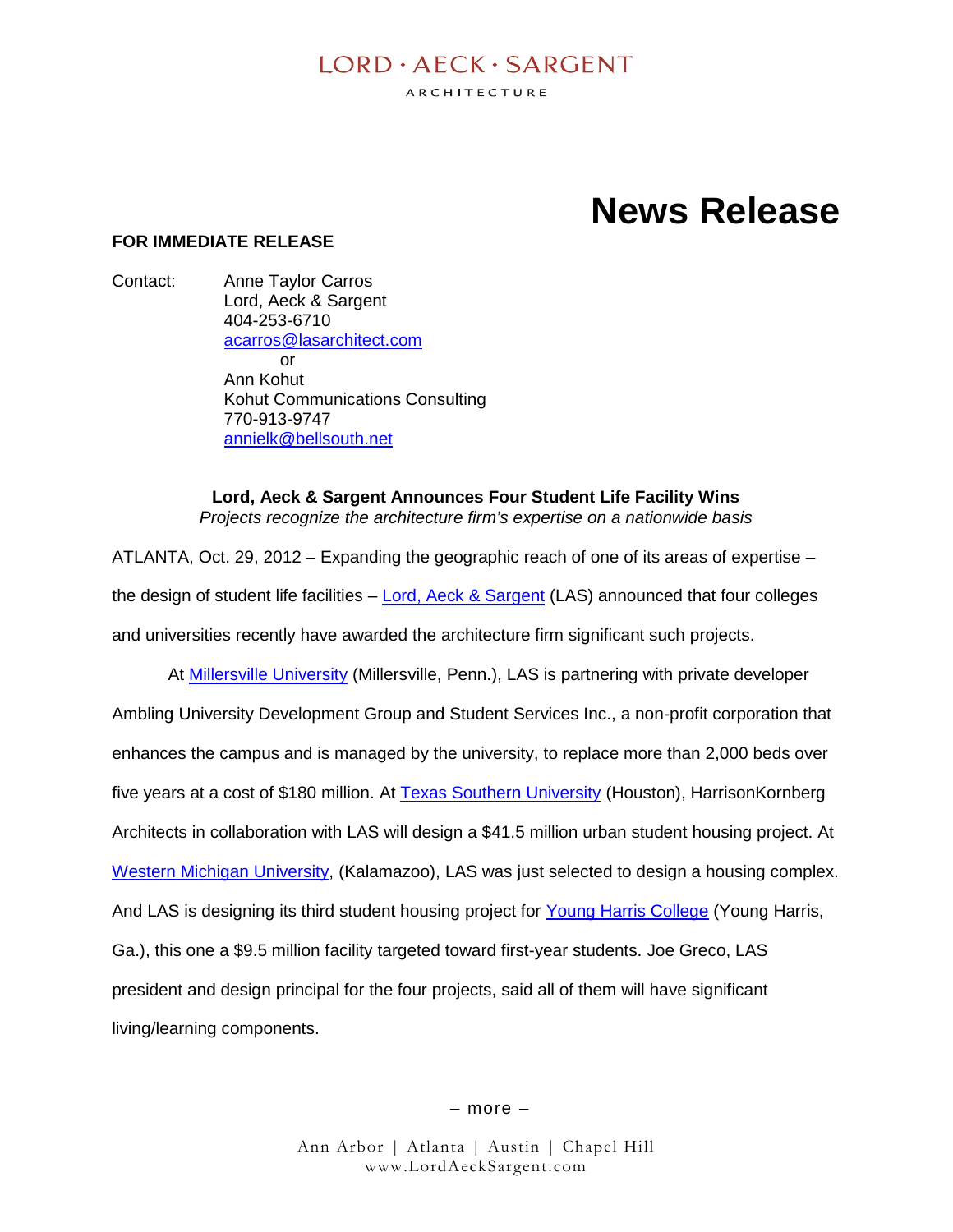#### **Lord, Aeck & Sargent / Four Student Life Facility Wins Page 2**

"We're particularly excited about these recent wins because the Millersville, Texas Southern and Western Michigan awards confirm that our reputation for designing successful live/learn/play environments in the southeast is becoming recognized nationally," Greco said. "And we're very appreciative of our ongoing relationship with Young Harris. We view the college's continued confidence in our firm as a strong endorsement of our ability to deliver responsive design, technological expertise and exceptional service."

The Millersville housing, which will be designed in phases, will replace six aging dormitories over the next five years, transforming the South Quad of the campus into an academic village. The first phase, designed primarily for freshmen, will be a mostly four-story, 185,000-square-foot project with more than 700 beds in a mix of single- and double-occupancy suites and semi-suites, at a projected development cost of \$35 million. The project design consists of two V-shape residential wings connected by a signature living/learning center that will anchor the end of a historic campus lawn. Construction is scheduled to begin in May 2013 and is planned to be completed by August 2014. Benchmark Construction of Brownstown, Pennsylvania, is the construction manager.

The new Texas Southern University (TSU) facility, unlike Millersville, will be located in an urban setting on university-owned land adjacent to the existing main campus. Actively addressing the street, the building is expected to have at least one ground-level retail component. Currently estimated to be 215,000 square feet, the facility will house 800 beds and large and small group social and study spaces on six to seven floors. Construction on the TSU project is scheduled to begin in May 2013, with completion anticipated in July 2014.

At Western Michigan (WMU), the 750- to 1,000-bed housing complex involves the sustainable redevelopment of a central precinct on WMU's campus, including the demolition of two 1960s-era dormitories and redevelopment of the quad with new, state-of-the-art residence halls. The complex will consist of the individual units, support spaces, an academic area, and